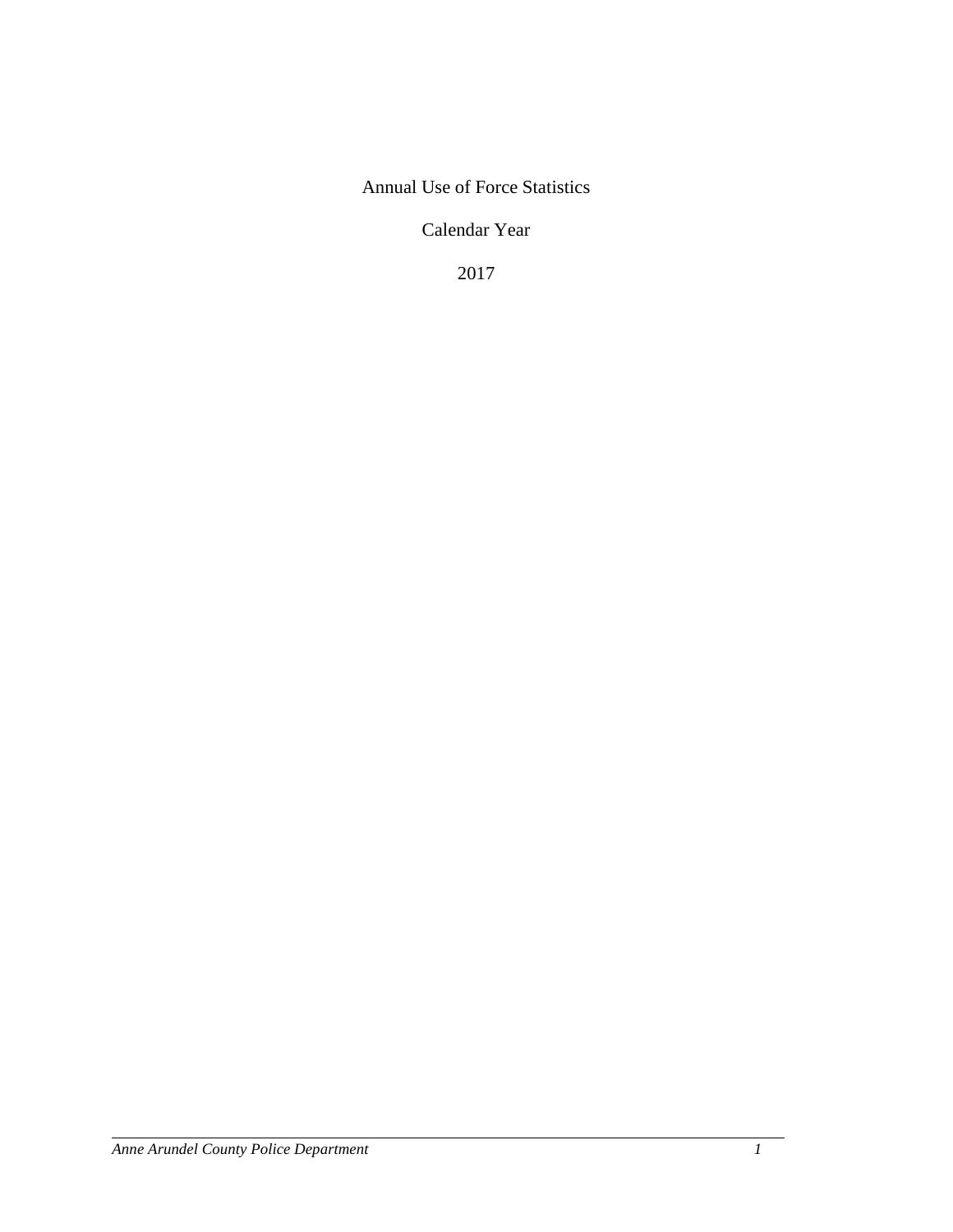### *Overview:*

In 2017 officers generated and responded to 450,210 calls for service, made 13,720 arrests and force was only used in one hundred twenty-nine incidents. This translates to force being used in approximately .03% of the total calls for service and in less than 1% of all arrest situations. The data reflects that for the majority of calls for service and arrest situations officers are rarely required to use force to resolve the incident.

The total number of officers submitting Use of Force reports for 2017 was one hundred seventy. There were thirty incidents where more than one officer submitted a Use of Force report for the same incident. Incidents where multiple officers used force account for the difference in the totals.

The chart and graph indicate the Use of Force reports submitted over the past five years, including 2017. Analysis of the past five year Use of Force totals show that while 2015 saw a drastic reduction in uses of force, the totals since then have remained relatively consistent.

|      | <b>Use of Force Reports</b> | <b>Change from Previous</b> |
|------|-----------------------------|-----------------------------|
| Year |                             | Year                        |
| 2013 | 217                         | 15%                         |
| 2014 | 197                         | $-9%$                       |
| 2015 | 155                         | $-21%$                      |
| 2016 | 162                         | 5%                          |
| 2017 |                             | 5%                          |

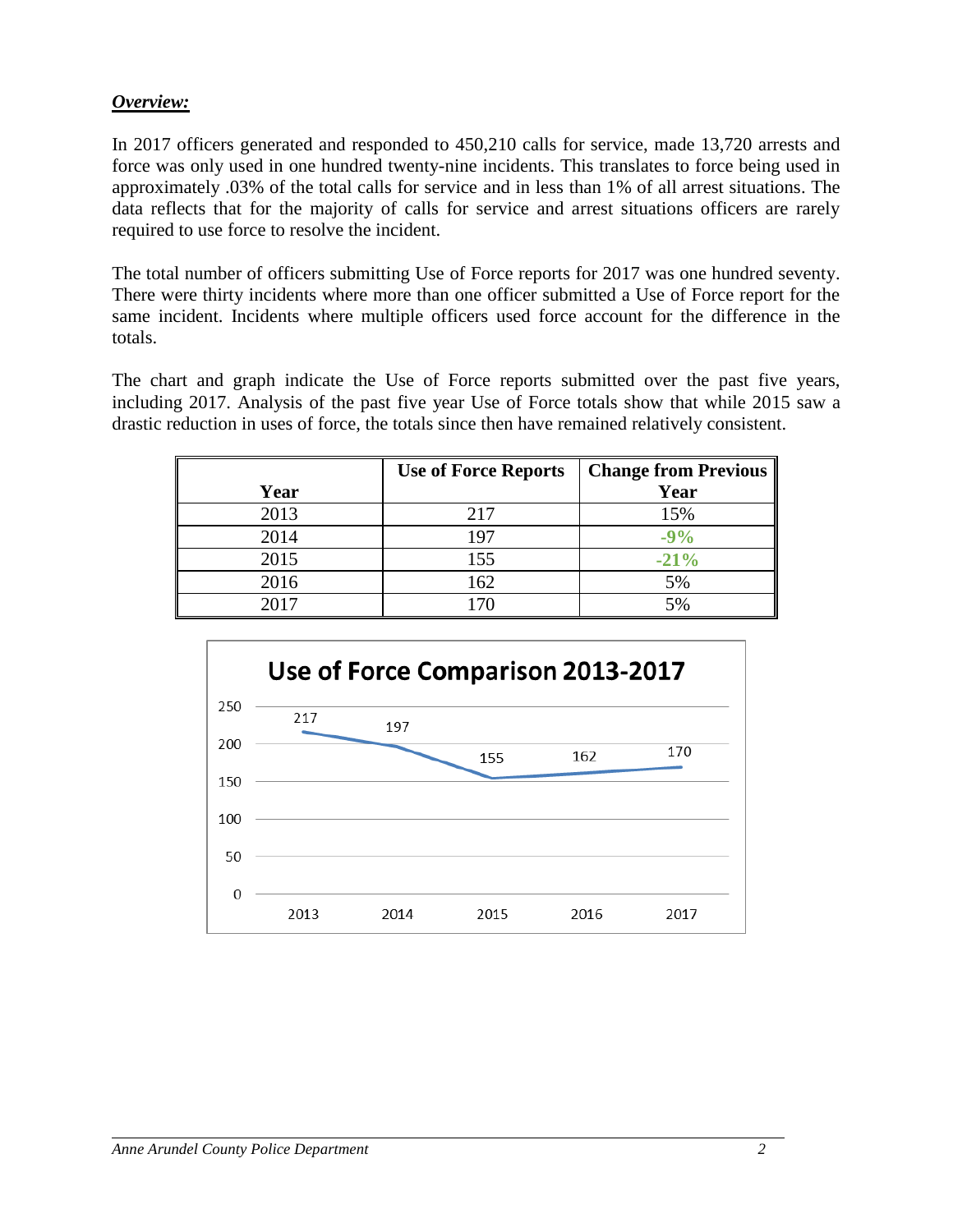# *Injuries:*

**Index Code 401, Section VIII. Medical Aid** requires police officers to obtain medical aid for individuals who complain of, or show signs of injury as a result of any use of force. The majority of injuries reported by suspects are minor in nature including lacerations and abrasions, OC exposure, Taser probe impacts, and complaints of pain. Departmental canine bites accounted for less than 0.9 percent of all Use of Force Incidents in 2017. Officer's injuries consisted of broken bones, strains/sprains, lacerations and abrasions, contusion, human bites and exposure to saliva.



# *Summary of Use of Force Incidents*

The following information, along with supporting graphs, summarizes 2017 Use of Force incidents reported by Anne Arundel County Police Officers.

| 2017                | <b>TOTALS</b> |
|---------------------|---------------|
| Disorderly          | 28            |
| Emergency Eval.     | 25            |
| Domestic            | 21            |
| Assault-Other       | 21            |
| <b>Traffic Stop</b> | 16            |

| 2016            | <b>TOTALS</b> |
|-----------------|---------------|
| Disorderly      | 27            |
| Emergency Eval. | 29            |
| Domestic        | 22            |
| Theft           | 15            |
| Assault-Officer | 13            |

| 2015                 | <b>TOTALS</b> |  |
|----------------------|---------------|--|
| Disorderly           | 29            |  |
| Domestic             | 20            |  |
| Emergency Eval.      | 16            |  |
| <b>Armed Subject</b> | 15            |  |
| Theft                |               |  |

| 2014                 | <b>TOTALS</b> |
|----------------------|---------------|
| Domestic             | 26            |
| Disorderly           | 24            |
| <b>Check Subject</b> | 20            |
| <b>DUI/DWI</b>       | 17            |
| Assault-Officer      | 16            |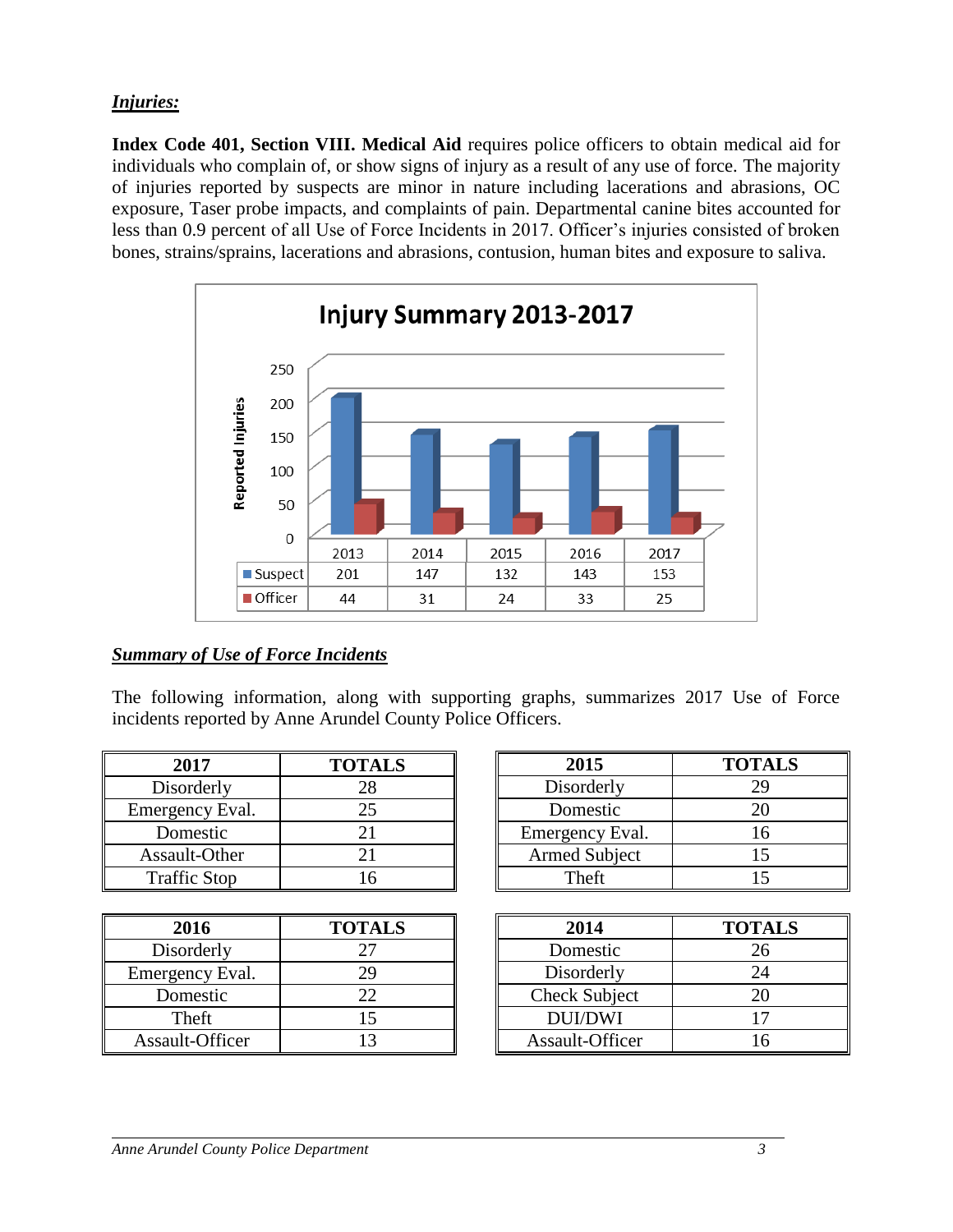While conducting the analysis, it was found that Use of Force incidents increased in the spring and summer months then briefly decreased in September before increasing again in the fall.



Use of Force reports for the day shift increased from thirty-five in 2016 to forty seven in 2017. The evening shift decreased from seventy one in 2016 to sixty four in 2017. The midnight shift remained relatively consistent with fifty six reports in 2016 and fifty nine in 2017.

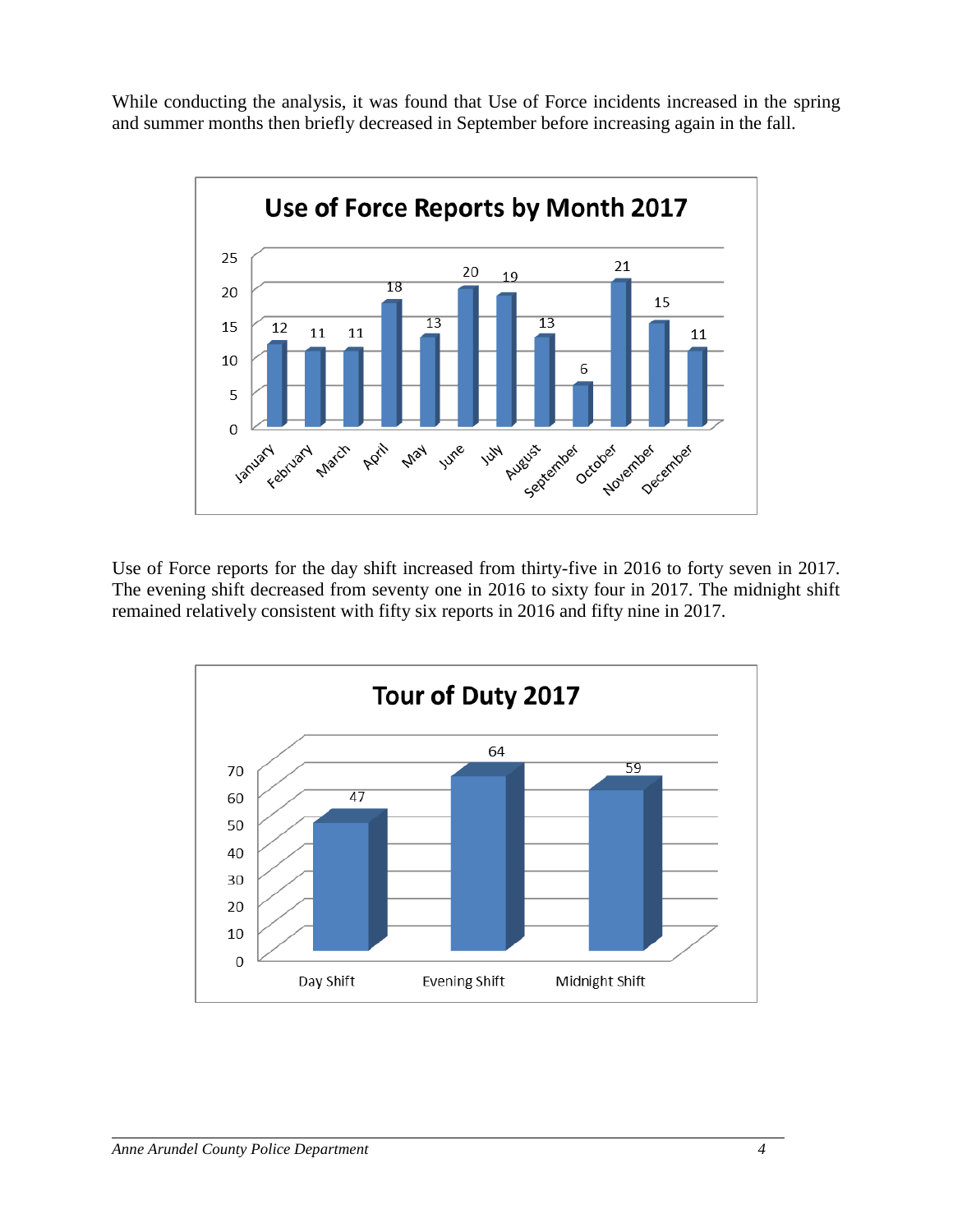In reviewing the 2017 Use of Force reports, the top three suspect activities resulting in the Use of Force incidents were resisting arrest, assaulting officer, and suspect fleeing from officer. There were seventy-four Use of Force reports that resulted from resisting arrest, forty-two from assaulting officer and twenty-two from suspects fleeing officers.



Upon review of the suspect's weapons in the 2017 Use of Force reports, hands/feet were used as the weapon of choice by suspects in seventy seven reports. Suspects did not use weapons, (i.e. fleeing or passive), in seventy-one reports. The suspects used edged weapons in eight incidents and firearms in four incidents.

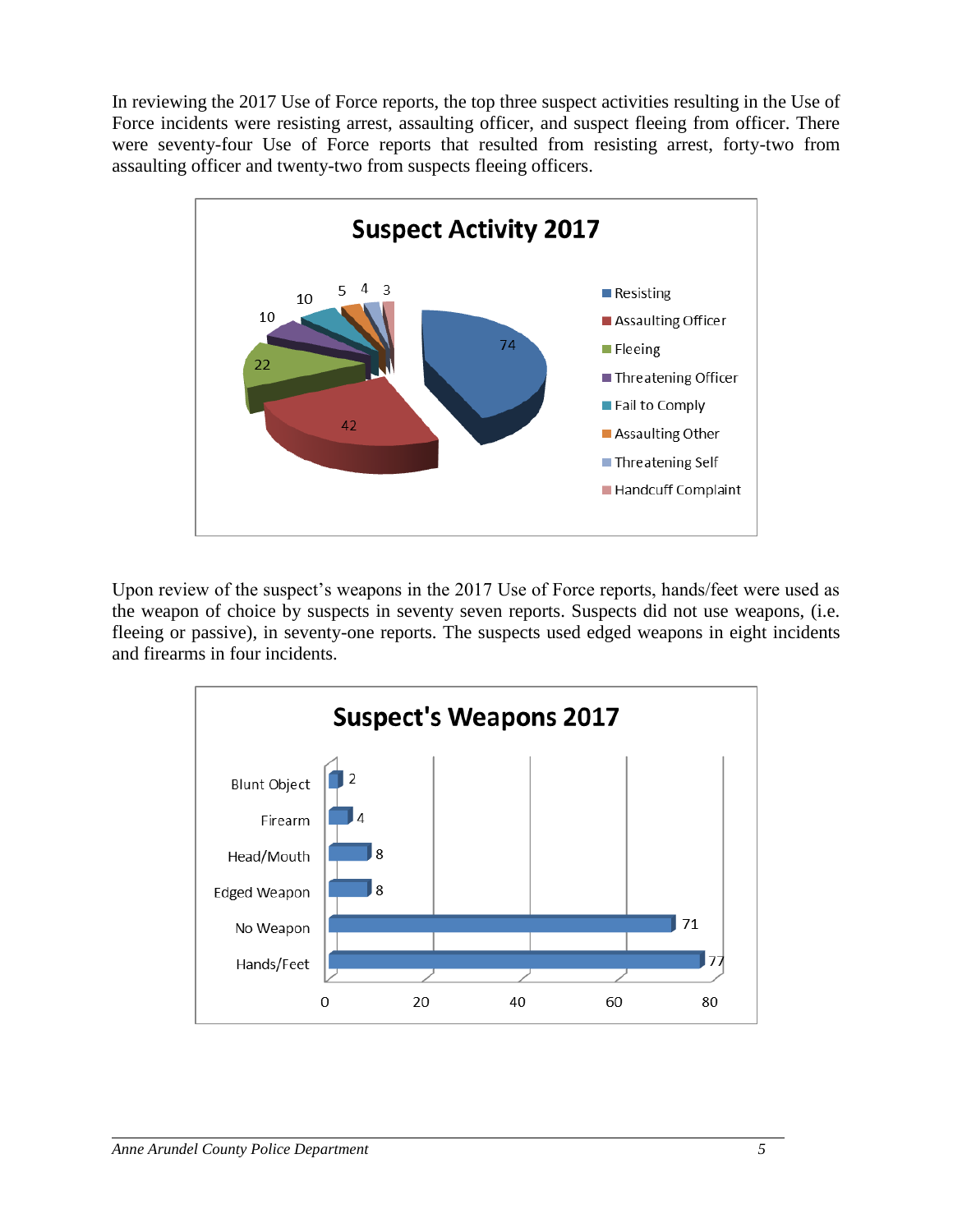Officers primarily used a Hands/Feet technique to control/subdue suspects in the majority of Use of Force incidents. Hands/Feet were reported as the tool used by officers in one hundred thirtysix reports. In 2017 there was a drastic reduction in Taser usage. Tasers were used thirty four times in 2016 compared to eighteen times in 2017. OC was used in ten incidents, ASP Baton in two incidents and a flashlight was used in one incident.



### *Use of Force by Assignment:*

Use of Force reports in 2017 were submitted by officers in fourteen different duty assignments. The average Use of Force reports submitted by assignment for 2013-2017 were as follows: Northern District averaged sixty reports, Eastern District averaged forty-two reports, Southern District averaged twenty-three reports and Western District averaged thirty-seven reports. Other units including the Chiefs Office, TPU/DDU, K9, SRO, SES, SOD, CID, Traffic Safety, Training Academy and Community Relations averaged nineteen Use of Force reports.

The Use of Force breakdown shows the totals by assignment for 2017 and the five year average.

| <b>Duty Assignment</b> | <b>Total Incidents for 2017</b> | <b>Five Year Average</b> |
|------------------------|---------------------------------|--------------------------|
| Northern               |                                 | 60                       |
| Eastern                |                                 | 42                       |
| Southern               |                                 | 23                       |
| Western                |                                 | 27                       |
| <b>Other Units</b>     |                                 |                          |